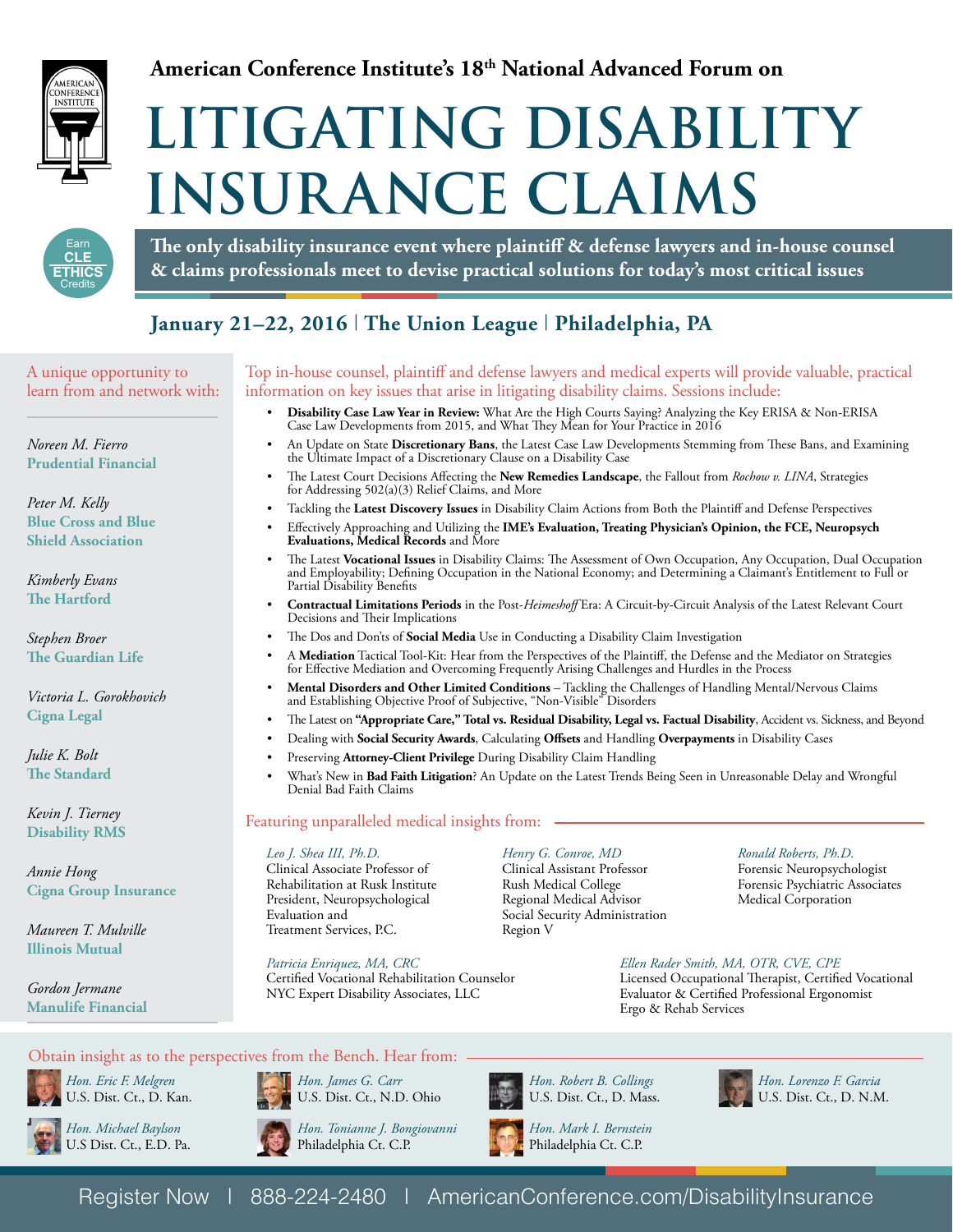**The nation's premier conference on Litigating Disability Insurance Claims returns for its 18th year, led by an unparalleled faculty of in-house industry experts, renowned jurists, cutting edge medical professionals, and renowned plaintiff and defense attorneys.** 

Along with the greater volume of long term, short term, individual and ERISA claims being seen by the industry, claimants, insurers and their counsel have been faced with additional challenges in responding to the rise in mental illness and other subjective, "non-visible" claims; adapting to the recent case law developments following *MetLife v. Glenn, Cigna v. Amara* and *US Airways v. McCutchen* which have shifted the scope of discovery and equitable remedies in disability claims; navigating the varying standards regarding the enforceability of discretionary clauses; determining the scope of the administrative record and conflict of interest discovery; and properly utilizing social media and other modern technology in conducting disability claim investigations – just to name a few.

ACI's 18<sup>th</sup> National Advanced Forum on Litigating Disability Insurance Claims will help you to tailor your practice to the on-going discovery battle, and highlight key strategies to making discovery useful and meaningful to your case in the face of both an "arbitrary & capricious" and "de novo" standard of review. Attendees will hear the latest on how other industry professionals are navigating the shifting remedies landscape in disability claims, and will be provided with the latest practical solutions and tips for handling these claims in various stages including pre-litigation, mediation and administrative review.

In total, this is the event you've come to rely on as a one-of-a-kind opportunity to meet with colleagues – and opponents – to assess your best move – and anticipate what the other side is thinking. The faculty features renowned judges, leading plaintiff and defense attorneys, medical experts, claims professionals, disability consultants, vocational experts, independent medical examiners, risk managers, reinsurers, carriers and insurers. Here's a small sampling of companies already registered to participate: *Prudential Financial, Blue Cross and Blue Shield Association, The Hartford, The Guardian Life Insurance Company of America, Cigna Legal, The Standard, Disability Reinsurance Management Services, Inc., Claims Bureau USA, Illinois Mutual Life Insurance Company, Manulife Financial, and more.*

This conference is your "one-stop" venue for the latest and most innovative material on today's most pressing and contentious disability law issues, including how to wade through the complexities of filing a claim, how to recover benefits when faced with mounting obstacles, how to hone and sharpen the skills needed to protect your client's interests, and how to successfully forge a defense against weak claims and overbroad discovery requests. **Get all the practical tips, strategies and solutions needed for every stage of the claims process!**

# **Continuing Legal Education Credits**



Accreditation will be sought in those jurisdictions requested by the registrants which have continuing education requirements. This course is identified as nontransitional for the purposes of CLE accreditation.

ACI certifies that the activity has been approved for CLE credit (including ethics) by the New York State Continuing Legal Education Board.

ACI certifies that this activity has been approved for CLE credit (including ethics) by the State Bar of California.

You are required to bring your state bar number to complete the appropriate state forms during the conference. CLE credits are processed in 4-8 weeks after a conference is held.

ACI has a dedicated team which processes requests for state approval. Please note that event accreditation varies by state and ACI will make every effort to process your request.

Questions about CLE credits for your state? Visit our online CLE Help Center at www.americanconference.com/CLE

# **Who You Will Meet**

#### **Attorneys Specializing in**

- Life, Health and Disability Insurance litigation
- Long Term Disability
- **ERISA**
- Labor & Employment
- Worker's Compensation

#### **Insurance Industry Professionals including:**

- In House Counsel
- Claims Specialists
- **Adjusters**
- Risk Managers
- **Litigation Specialists**
- Disability Claim Consultants

# **Global Sponsorship Opportunities**

With more than 300 conferences in the United States, Europe, Asia Pacific, and Latin America, **American Conference Institute (ACI)** provides a diverse portfolio devoted to providing business intelligence to senior decision makers who need to respond to challenges spanning various industries in the US and around the world.

As a member of our sponsorship faculty, your organization will be deemed as a partner. We will work closely with your organization to create the perfect business development solution catered exclusively to the needs of your practice group, business line or corporation.

For more information about this program or our global portfolio of events, please contact:

#### **Wendy Tyler**

Director of Sales, American Conference Institute **Tel: 212-352-3220 x5242 w.tyler@AmericanConference.com**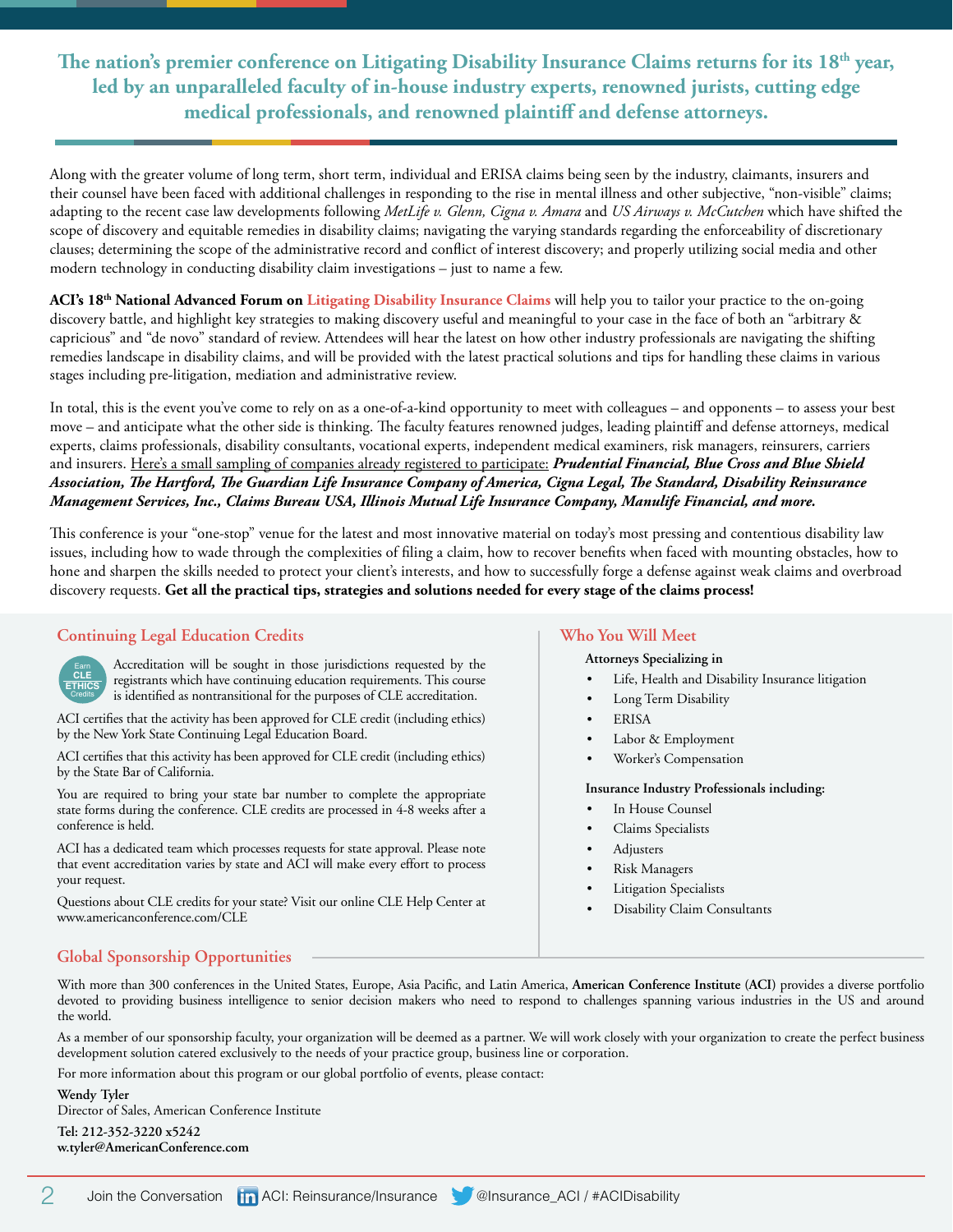# DAY ONE – THURSDAY, JANUARY 21, 2016

# 7:15 Continental Breakfast and Registration

#### 8:00 **Co-Chairs' Welcoming Remarks**

*Robert K. Scott Kristina B. Pett* Newmeyer & Dillion LLP

# 8:05 **In-House Roundtable: Counsel and Claims Professional Insights on New and Emerging Issues in Disability Insurance Claims**

| Panel 1       |  |  |
|---------------|--|--|
| $8:05 - 9:05$ |  |  |

*Noreen M. Fierro* Vice President, Chief Compliance Officer Group Insurance Division Prudential Financial

*Peter M. Kelly* Deputy General Counsel and Chief Employee Benefits Counsel Blue Cross and Blue Shield Association

*Stephen Broer* Assistant Vice President, Senior Counsel, Law Department The Guardian Life Insurance Company of America

*Victoria L. Gorokhovich*  Senior Counsel Cigna Legal

*Gordon Jermane*  AVP & Senior Counsel – Litigation Institutional Law & Compliance Manulife Financial

Panel 2  $9:05 - 10:05$ 

*Julie K. Bolt* Assistant Counsel The Standard

*Kevin J. Tierney*  Vice President & General Counsel Disability Reinsurance Management Services, Inc.

*Annie Hong* Manager of Claims Solutions Department Cigna Group Insurance

*Maureen T. Mulville, CLU, FLMI*  Vice President, Compliance & General Counsel Illinois Mutual Life Insurance Company

*Kimberly Evans*  Counsel The Hartford

*Nicole Guerin*  VP & Head of Claims AXIS Accident & Health

Panel 1 and 2 Moderator:

*Robert M. Forni, Jr.* Ropers Majeski Kohn & Bentley PC

In this valuable panel, hear from in-house on the front lines at the leading carriers. Gain perspective as they walk you through a claim from start to finish, from their side. Join a great discussion with plenty of opportunities for Q&A. Topics include:

- Thoughts on investigation: using social media, surveillance and modern technology as investigative tools
- Pre-litigation resolution tactics
- Complaints to the department of insurance: the in house response
- Retaining outside counsel: factors to consider
- Views on mediation and settlement
- Challenges to sufficiency of the complaint
- The latest discovery issues and trends; and rule 26 disclosures
- Claims that result in the grant of benefits vs. those that end up in the denial of benefits – what factors play a contributing role in these determinations?
- Post litigation investigative techniques
- Punitive damages in non-ERISA
- How metrics can help foreshadow potential litigation and regulatory issues
- Complaints tied to claims what they can tell us
- New compliance issues and hurdles created by the Affordable Care Act
- Handling issues related to self-funded disability plans
- Issues arising when a claimant is determined to be eligible for Social Security benefits; what impact does that have on the insurance policy?
- The latest issues in disability reinsurance

10:05 Morning Coffee Break

# **ABOUT THE VENUE**



The Union League, which occupies an entire city block in the center of Philadelphia's commercial and cultural district, is a shining jewel of history in a city defined by such treasure. *American Conference Institute* is pleased to offer our delegates a limited number of hotel rooms at a preferential rate.

**Please contact the Union League directly at 215-587-5570 and mention the "ACI Litigating Disability" conference to receive this rate.**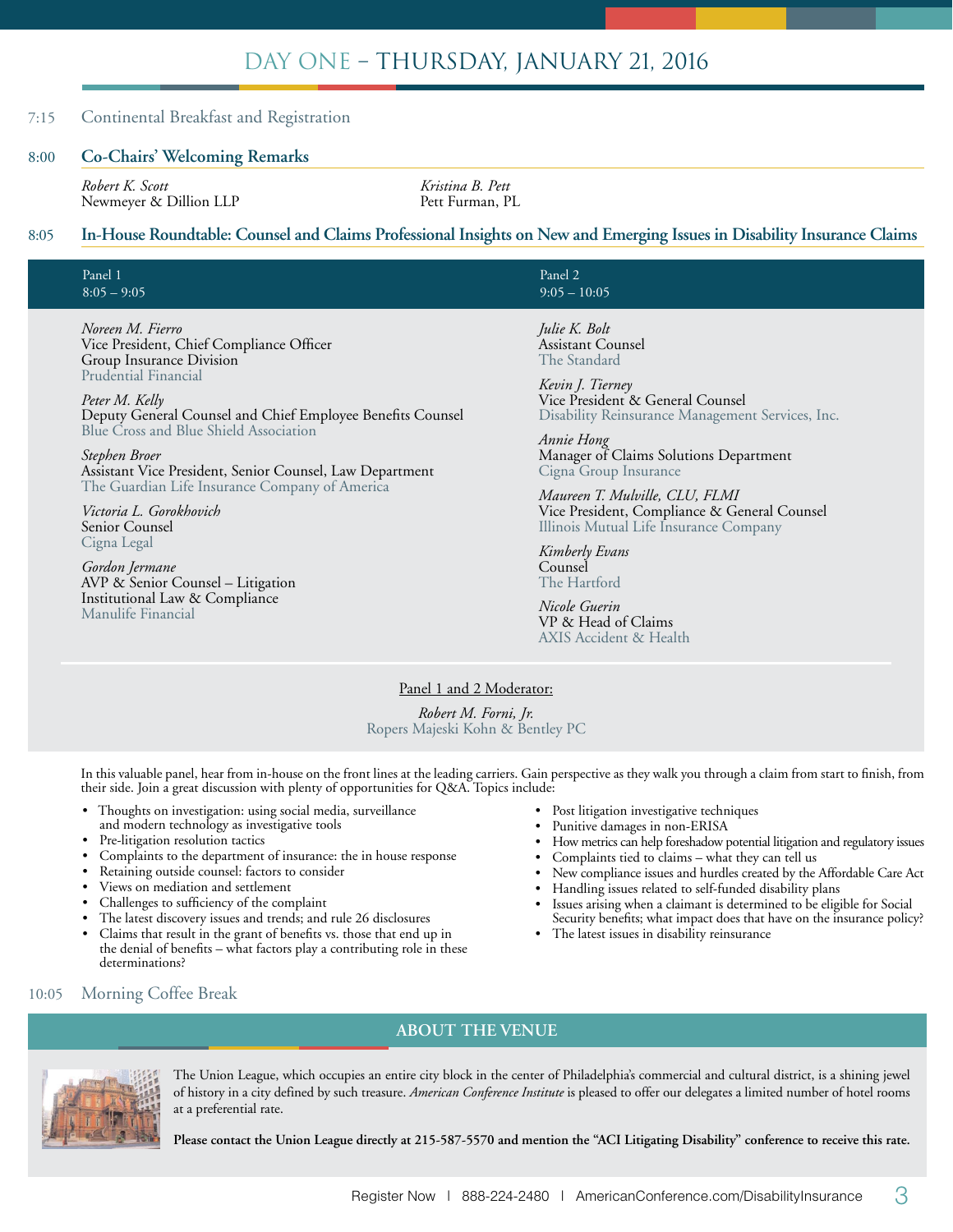10:15 **Disability Case Law Year in Review: What Are the High Courts Saying? Discussing and Analyzing the Key ERISA & Non-ERISA Case Law Developments from 2015, and What They Mean for Your Practice in 2016**

#### *Amy S. Kline* Saul Ewing LLP

*Elizabeth G. Doolin* Chittenden Murday & Novotny LLC

This panel will provide you with a comprehensive survey of the year's most important federal circuit court decisions and highest state appellate court decisions involving disability claims. Follow along as counsel well versed in the new developments in case law over the past year engage you in an in-depth examination of the real-life impact of each case on ERISA and Non-ERISA disability practice. Participants will learn what these cases reveal about trends in disability litigation as well as recommendations for how in house counsel and practitioners can update their litigation strategies in response to recent developments going forward.

Whether you are new to the practice of disability litigation or a senior practitioner in need of a refresher, you will find this session invaluable for getting up to speed on the latest cases, while maximizing your opportunity to engage in the advanced discussion that will be the hallmark of the main conference.

Please note that the cases covered during this session will be updated to include all high profile cases resolved by January 2016.

11:05 **The Battle Over Discretionary Clauses Continues: An Update on State Discretionary Bans, the Latest Case Law Developments Stemming from These Bans, and Examining the Ultimate Impact of a Discretionary Clause/Ban on a Disability Case**

> *John J. Myers* Eckert Seamans Cherin & Mellott, LLC

*Jennifer Danish* Bryant Legal Group PC

*William Patton* Lane Powell PC

- Update on state prohibitions on discretionary clauses: which states have banned such clauses? How have the states varied in their application of such clauses?
- Which discretionary ban statutes have been effective? Which have been not so effective?
- How are these discretionary bans being disputed by different insurance carriers? What are the different arguments being used by the insurance companies to avoid these bans?
- An examination of the latest case law developments stemming from discretionary bans
- Is state regulation of discretionary clauses preempted by ERISA?
- Is a ban on discretionary clauses applicable if it conflicts with the plan's choice of law provision?
- Do state bans on discretionary clauses apply to policies "issued or delivered" in another state?
- Can a state ban on discretionary clauses be applied retroactively?
- What does evolving case law say regarding the language included in these clauses? What can the scope of them be?
- What have the courts been saying regarding the fairness and permissibility of such clauses?
- Can you evade the savings clause by putting discretionary language in the plan document separate from the policy?
- Examining the ultimate impact that discretionary bans can have on discovery and a disability case overall

# 12:00 Networking Lunch for Speakers and Delegates

# 12:55 **The Evolving State of New Remedies and Equitable Relief Under ERISA 502(a)(3): The Latest Court Decisions Affecting the New Remedies Landscape, the Fallout from** *Rochow v. LINA***, Strategies for Addressing 502(a)(3) Relief Claims, and More**

*Anthony F. Shelley* Miller & Chevalier Chartered

#### *Denise M. Clark*

Clark Law Group, PLLC

- Assessing the ongoing impact of *Amara, McCutchen* and their progeny on ERISA  $502(a)(3)$  remedies
- Examining the latest court rulings affecting the new remedies landscape – taking a look at the developing case law
- Analyzing the 6th circuit *en banc* decision in *Rochow v. LINA* what are the implications of this decision? What has been the fallout from this decision? What does the court's opinion indicate about the future of recovering disgorged profits as an appropriate form of equitable relief? In what limited circumstances might this be deemed permissible?
- Best strategies for arguing against monetary damages as a form of 'equitable relief '
- What recovery provisions qualify as clear and specific? When do equitable principles "augment" the plan?
- Minimizing damages in the wake of *Amara*
- How have *Amara, McCutchen, Rochow* and their progeny changed the remedies landscape from the plaintiff's viewpoint?
- What must plaintiffs prove in order to obtain remedies?
- How have the courts interpreted 'plan terms'?
- Can you look to SPDs and other documents?
- Equitable recoupment of benefit overpayments after *McCutchen*
- Current state of ERISA remedies available in fiduciary breach claims – how are the circuits coming down on this? How to handle the litigation of these claims
- How to strategically address  $502(a)(3)$  relief claims the pros and cons of addressing them as early as possible via motion to dismiss, versus waiting until the summary judgement phase
- 1:45 **Tackling the Latest Discovery Issues in Disability Claim Actions from Both the Plaintiff and Defense Perspectives – Conflict of Interest Discovery, the Scope of the Administrative Record, E-Discovery, Proportionality Arguments, and Beyond**

*Ronald K. Alberts* Gordon & Rees LLP

*Matthew R. Davis* Gallagher Davis, LLP

*Ashley B. Abel* Jackson Lewis P.C.

#### **The Latest Treatment of Conflict of Interest Discovery**

- How have the lower courts been continuing to interpret the scope of discovery in the aftermath of *MetLife v. Glenn*?
- The effect of insurer/plan administrator conflicts of interest on the scope of discovery
- Access to information outside of the administrator's claim file; requests for evidence outside of the record in "conflicts situations" – What are the courts allowing now?

#### **The Scope of the Administrative Record**

- Determining the contents of the administrative record and assessing claims of privilege
- Best practices for limiting discovery to the administrative record
- Determining which documents must be disclosed

#### **Discovery Requests/Responses in both ID and LTD Claim Cases**

Identifying the key issues of discovery at the beginning stages of litigation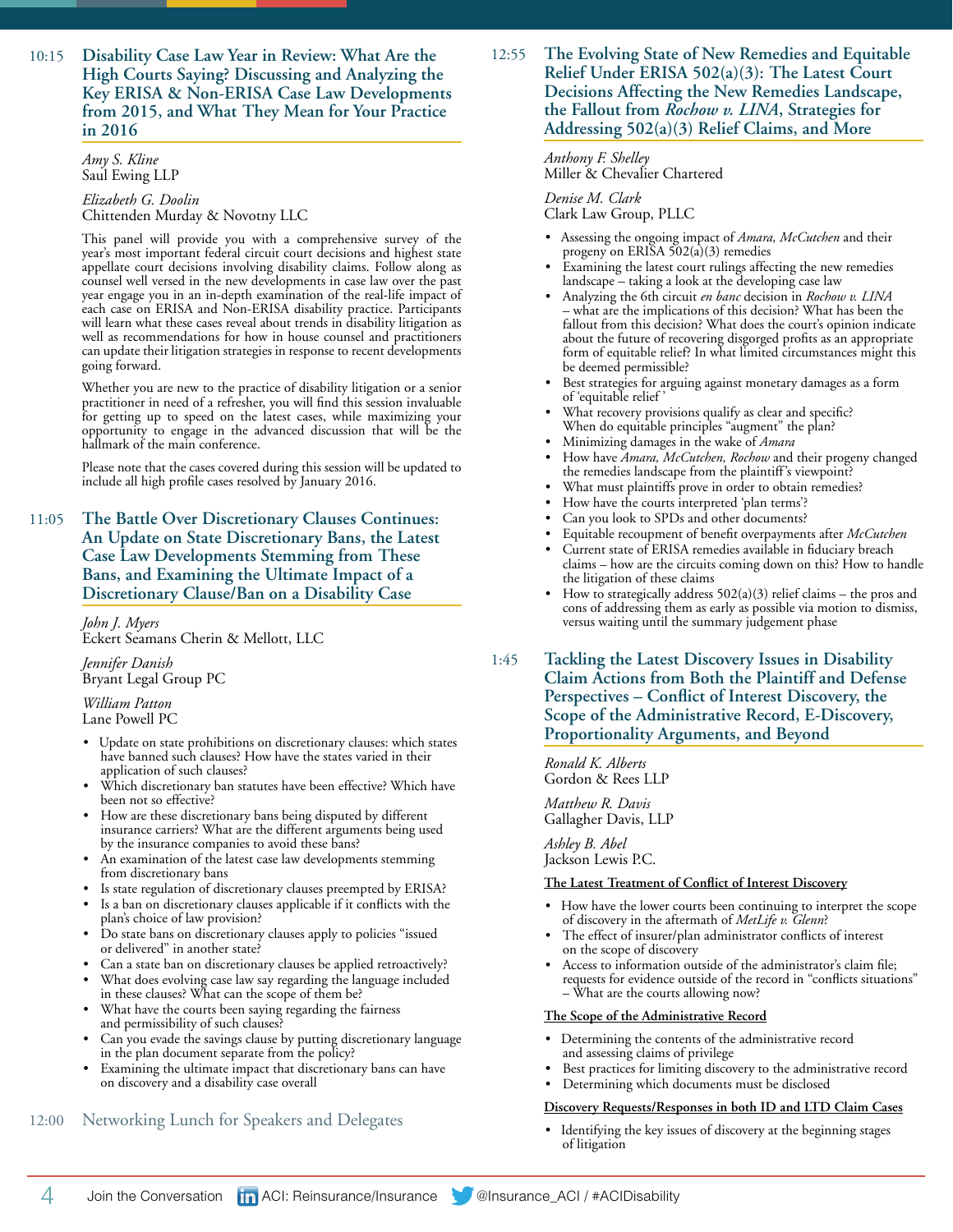- What should the plaintiff request and how can the insurer properly respond to requests?
- Identifying the appropriate discovery motions to file
- Avoiding ERISA penalties when responding to document requests

#### **E-Discovery & Proportionality**

- The latest trends, issues and strategies surrounding e-discovery in disability claims
- Ethical and evidentiary considerations when seeking/exchanging e-discovery
- What types of discovery is exchangeable; how to make proportionality arguments from the defense side; and perspectives from the plaintiff side

# 2:40 **Effectively Approaching and Utilizing the IME's Evaluation, Treating Physician's Opinion, the FCE, Neuropsych Evaluations, Medical Records and More**

#### *Henry G. Conroe, MD*

Clinical Assistant Professor, Rush Medical College Regional Medical Advisor, Social Security Administration Region V

*Ronald Roberts, Ph.D., ABPP* Forensic Neuropsychologist Forensic Psychiatric Associates Medical Corporation

*Alicia Paulino-Grisham* Paulino-Grisham, Smith & Chmielarz, P.A.

*Daniel W. Srsic*

Littler Mendelson P.C.

#### **The Latest IME and FCE Issues and Considerations**

- The fundamental right to require IMEs or FCEs during each stage of the case: initial claim review, during litigation, during an appeal
- What type of testing is required under the contract and what type of testing is most relevant to the claim
	- Disabling Physical Illness is an FCE warranted? A neuropsychiatric exam?
	- Disabling Mental Illness is the Neuropsychiatric exam warranted?
- In a "pain case" what testing is relevant?
- Has direct evaluation of claimants (e.g., field interviews, surveillance, IMEs) been being de-emphasized in favor of consults (e.g., in-house or contracted paper reviews by doctors and vocational analysts)? What are the implications of this?
- When facing the IME addressing the questions of:
	- Is the examiner qualified?
	- Under what circumstances will you allow the person to go?
	- What if they refuse to go? What are the implications?
	- Strategies for preparation

#### **What Must Be Preserved and Produced Related to the Examinations**

- The exchanges between the examiner and insurance company? The raw data from an IME, or Neuropsychiatric or
- Neuropsychological Exam? Can the examination be videotaped, audiotaped or witnessed?
- What data, if any is confidential?
- What are the latest trends, issues and challenges being faced by both sides during this process?

#### **How to Establish the Credibility of Examinations**

- Comparing and assessing the different approaches by physical therapists for the FCE
- Comparing and assessing the different approaches to the Neuropsychiatric and Neuropsychological exams – examples of testing used and their purpose
- Evaluating the Credentials of the examiners and potential bias
- Taking action to establish unreliability and/or bias early on so that evidence of same can be included with appeal filing
- 3:55 Afternoon Break

4:05 **The Latest Vocational Issues in Disability Claims: The Assessment of Own Occupation, Any Occupation, Dual Occupation and Employability; Defining Occupation in the National Economy; and Determining a Claimant's Entitlement to Full or Partial Disability Benefits**

> *Patricia Enriquez, MA, CRC* Certified Vocational Rehabilitation Counselor NYC Expert Disability Associates, LLC

*Ellen Rader Smith, MA, OTR, CVE, CPE* Licensed Occupational Therapist Certified Vocational Evaluator & Certified Professional Ergonomist Ergo & Rehab Services

*Larry Schneider* Disability Income Insurance Specialist Disability Insurance Resource Center

*Bonny G. Rafel* Bonny G. Rafel LLC

- What are the standards used to define: "Own Occupation" and "Any Occupation"?
- How to define the material duties of a claimant's "occupation" under an "own occupation" provision
- The latest on "true own occupation" vs. "transitional own occupation"
- The latest issues and challenges associated with defining one's occupation "in the national economy"
- What is the standard to determine whether the claimant can return to work?
- Proving the inability to return to work for the first 2 years
- Proving the inability to work in another occupation for the next several years
- What happens when the insured is not working at the time of disability?
- Navigating the implications and arising challenges when there is a change of definition from "own occupation" to "any occupation"
- How do different LTD policies define the "any occupation" standard, and what are the implications of the different definitions?
- Defining and interpreting "gainful" employment
- Treatment of sedentary occupations in LTD claims
- Determining whether a claimant is constrained by financial pressures and returns to work disabled
- Understanding the Physician-Specific classifications/standards of "Modified Own Occupation" and "Medical Occupation" – what do these classifications mean and what effect do they have on entitlement to benefits?
- Recent litigation trend in long term disability cases involving professionals, and especially doctors
- Tightening clauses in the policy and defining exactly the material duties of a claimant's occupation
- Examining the approaches taken by insurance carriers in processing/ evaluating vocational reports submitted by disability claimants
- Recent challenges arising from claimants with dual occupations

# 5:20 **On Reinsuring Your Disability Risk: the Most Frequently Raised Reinsurer Defenses for Non-Payment**

*Robert Tomilson* Clark Hill PLC

5:45 **Contractual Limitations Periods in the Post-***Heimeshoff* **Era: A Circuit-by-Circuit Analysis of the Latest Relevant Court Decisions and Their Implications**

> *Bryan D. Bolton* Funk & Bolton, P.A. *Norris A. Adams, II* Essex Richards, P.A.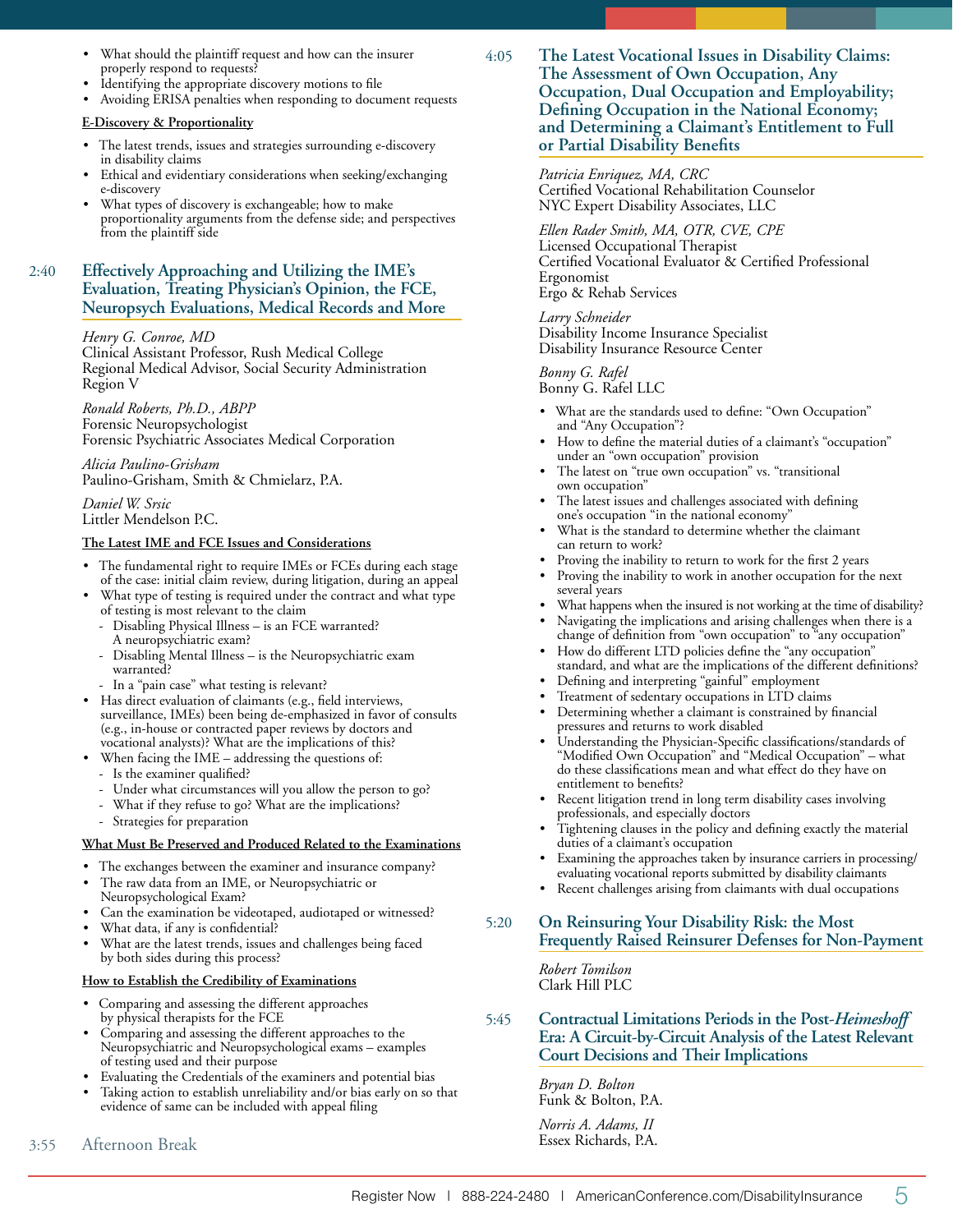- A circuit-by-circuit survey of the most significant court decisions affecting ERISA contractual limitations provisions following *Heimeshoff* over the last year
- What are the implications of these decisions?
- Analyzing the four exceptions to the general rule that the Court laid out in *Heimeshoff* – what litigation has been arising regarding the application of these four exceptions? Where does this seem to be headed? What exceptions does the plaintiffs' bar seem to be focusing on the most?
- Understanding how the terms of a plan or policy at issue relates to state statutes that purport to mandate contractual limitations and proof of loss provisions
- What are the latest court decisions saying about what the shortest period is that a plan could add?

*Hon. Mark Bernstein* Philadelphia Ct. C.P. *Hon. Lorenzo F. Garcia* U.S. Dist. Ct., D. N.M. *Hon. James G. Carr* U.S. Dist. Ct., N.D. Ohio

# 6:30 **Conference Adjourns**

# DAY TWO – FRIDAY, JANUARY 22, 2016

#### 7:20 Continental Breakfast

#### 7:50 **The View From the Bench**

*Hon. Michael Baylson* U.S Dist. Ct., E.D. Pa.

*Hon. Eric F. Melgren* U.S. Dist. Ct., D. Kan.

*Hon. Robert B. Collings* U.S. Dist. Ct., D. Mass.

*Hon. Tonianne J. Bongiovanni* U.S. Dist. Ct., D. N.J.

Moderator:

*Pamela Atkins* Principal Owner Atkins & Associates, LLC

# 9:10 **The Dos and Don'ts of Social Media Use in Conducting a Disability Claim Investigation**

*Gregory P. McMahon* Koleos, Rosenberg & McMahon, PL

*Frank N. Darras* DarrasLaw

- The potential benefits and pitfalls of looking online and reviewing the content of social media/ networking sites during claims investigations – practical tips on what you should and should not do
- Effectively and legally using content found on social media
- Practical suggestions for successful research on social media sites and privacy implications
- How to lawfully make use of information/material found on social media
- A survey of the latest case law on the dos and don'ts of social media use in conducting a disability claim investigation
- 9:55 Morning Coffee Break
- 10:05 **A Mediation Tactical Tool-Kit: Hear from the Perspectives of the Plaintiff, the Defense and the Mediator on Strategies for Effective Mediation and Overcoming Frequently Arising Challenges and Hurdles in the Process**

*Doug deVries*

deVries Dispute Resolution/Judicate West

*Glenn Kantor* Kantor & Kantor, LLP

*Michael Horrow* Donahue & Horrow LLP

*Elizabeth (Lisa) J. Bondurant*

Womble Carlyle Sandridge & Rice, LLP

- Assessing the roles of the various participants in the mediation of a disability claim
- How does the mediator view their role in the process?
- What are the latest trends, issues and challenges that specialty ERISA and IDI mediators are seeing? Tackling and overcoming the frequently arising challenges and hurdles in mediation
- How are the parties dealing with the troubling trend of not sharing briefs or making pre-mediation demands?
- How to handle the mediation in the most economical way for your client
- Negotiating the value of benefit streams
- Mediation war stories from counsel and mediators on the front lines

# 11:15 **Mental Disorders and Other Limited Conditions – Tackling the Challenges of Handling Mental/ Nervous Claims and Establishing Objective Proof of Subjective, "Non-Visible" Disorders**

#### *Leo J. Shea III, Ph.D.*

Clinical Associate Professor or Rehabilitation at Rusk Institute President, Neuropsychological Evaluation and Treatment Services, P.C.

*Ronald Roberts, Ph.D.* Forensic Neuropsychologist Forensic Psychiatric Associates Medical Corporation

*Jason A. Newfield* Frankel & Newfield, P.C.

*Nicole Y. Blohm* Meserve, Mumper & Hughes LLP

#### **Mental Illness and Mental/Nervous Limitations**

- Understanding the complexities of the mental illness: Distinguishing between a physical problem in the brain chemistry and a mental symptom
- Evaluating the medical experts that are key to mental illness claims
- IME strategies and record review; building a medical record which supports your claim
- Losing or winning the mental illness claim at the summary judgment phase
- What are the limitations to the mental illness claims
- Interpreting the co-morbid condition: When the mental illness arises out of the physical illness; How to deal with co-morbid conditions?
- Identifying the primary medical condition causing the inability to work
- Identifying whether there is a cognitive component to a disability claim and whether or not that component should be classified as "mental/nervous"
- Preparing your client's claim so that it is properly categorized by the insurance company
- Recent challenges to the mental/nervous limitations what types of challenges have proven successful?
- The latest issues arising out of the "caused by or contributed to by" language
- Successfully challenging and changing an initially incorrect benefits determination
- Substance abuse and the risk of relapse as a viable defensible disability
- What kind of policy language is being seen regarding coverage for substance or alcohol abuse? How are these provisions being interpreted? What is the current state of the law on whether such a claimant is entitled to benefits?

6 Join the Conversation **in** ACI: Reinsurance/Insurance **@**Insurance\_ACI / #ACIDisability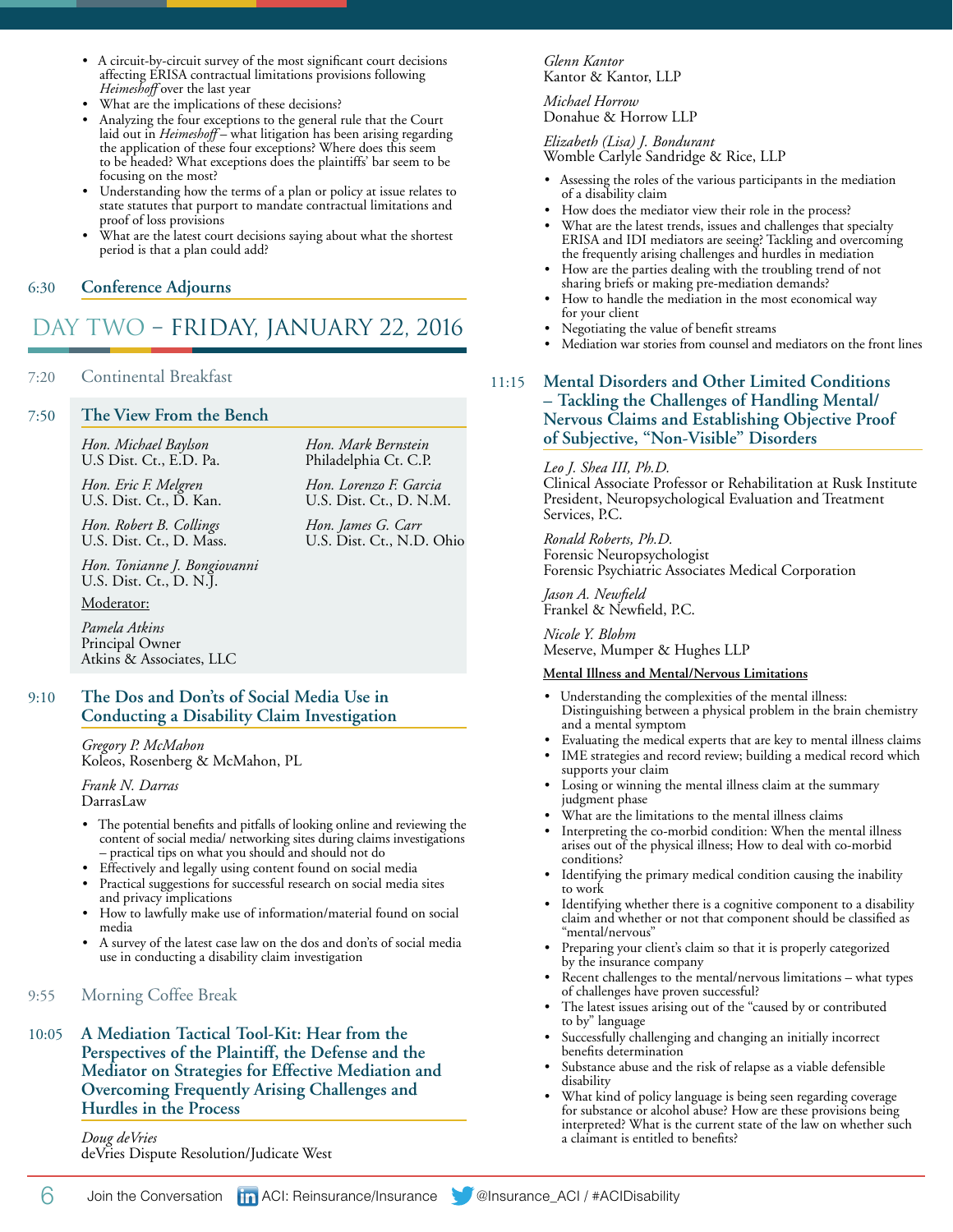#### **Fibromyalgia, Chronic Fatigue Syndrome, Chronic Pain and Chronic Lyme Disease; and Self-Reported Symptoms Limitations**

- Proving the existence of the disorder
- How to identify the appropriate healthcare professionals to properly diagnose and/or evaluate a subjective condition: Should IME's be the norm? Are peer reviews sufficient to overcome clinical evaluations by treatment providers?
- Balancing the need for objective proof versus the subjective disorder: Understanding objective proof of diagnosis v. objective proof of limitations; Testing to objectively verify functional limitations
- Recent challenges to the application of self-reported symptoms limitations – what types of challenges have proven successful?
- Distinguishing one claimant's ability to work with these conditions and another claimant's inability to work with these conditions
- Educating courts and/or adversaries who are not medically savvy
- 12:30 Networking Lunch for Speakers and Delegates
- 1:25 **An In Depth Look at Continuing and Emerging Topics in IDI and LTD Claims: The Latest on "Appropriate Care," Total vs. Residual Disability, Legal vs. Factual Disability, Accident vs. Sickness, and Beyond**

*Andrew I. Hamelsky* White and Williams LLP

*Evan S. Schwartz* Schwartz Law PC / Quadrino Schwartz

- Examining the continued struggle in interpreting/applying the "Appropriate Care" standard in LTD claims – When and under what circumstances can the failure to treat a medical condition lead to the termination of a claimant's long term disability benefits?
- An up-to-date discussion of the latest trends and developments relating to:
	- Total Disability vs. Residual Disability
	- Legal Disability vs. Factual Disability
	- Accident vs. Sickness
- Recent rise in state regulators' concerns about disability insurance claim handling procedures/practices

# 2:15 **Dealing with Social Security Awards, Calculating Offsets and Handling Overpayments in Disability Cases**

*Joseph M. Hamilton* Mirick, O'Connell, DeMallie & Lougee, LLP

*Eric L. Buchanan* Eric Buchanan & Associates, PLLC

*Steve Perrigo* VP of National Accounts Allsup, Inc.

- What kind of offsets are LTD plans and insurers entitled to? What is the latest case law saying?
- What language needs to be in the policy/plan to make an offset enforceable?
- Calculating the offsets: applying other monthly income benefits; estimating other monthly income benefits; applying a lump sum award of other income benefits (Workers comp, Tort recoveries against third parties, and Retroactive SSDI awards)
- Interplay of social security; how can a social security decision help or hurt you?
- Can you offset things like VA benefits that are not specifically set forth in the policy?
- An overview of how the different circuits are treating personal injury settlements and their effect on disability income benefits
- What creates the overpayment?: Policy/Plan language; The repayment agreement
- The mechanisms for recovering an LTD overpayment; defining the multi-step process for recovering overpayment of funds
- Identifying when to seek refund of overpayment while still complying with social security law
- The latest trends; and how courts have been responding to overpayment recovery claims

# 3:10 Afternoon Break

3:20 **Preserving Attorney-Client Privilege During Disability Claim Handling (1 Ethics Credit)**

#### *Stephen Broer*

Assistant Vice President, Senior Counsel, Law Department The Guardian Life Insurance Company of America

# *D. Larry Kristinik*

Nelson Mullins Riley & Scarborough LLP

- Assessing whether privilege exists when attorneys act as claims managers rather than giving legal advice
- Ethical considerations when communicating with clients and protecting confidential information
- Knowing the exceptions to privilege when bad faith claims are involved or there are communications with overseas attorneys
- Avoiding waiver through over-dissemination or implicit reliance on advice of counsel
- Special ethics rules applicable to in-house legal departments which relate to maintaining privilege and confidentiality
- Resolving conflict of laws questions to determine governing privilege law
- Privilege issues when parent-subsidiary communications are involved
- Update on the fiduciary exception in ERISA cases and limits to that exception to privilege

#### 4:20 **What's New in Bad Faith Litigation? An Update on the Latest Trends Being Seen in Unreasonable Delay and Wrongful Denial Bad Faith Claims; Defining the Duty and Remedies; and Strategies for Developing the Bad Faith Case or Defense**

*Robert K. Scott* Newmeyer & Dillion LLP

*Kristina B. Pett* Pett Furman, PL

- An overview of the latest trends being seen in unreasonable delay and wrongful denial bad faith disability claims
- What are the latest court decisions saying about how to define the duty of good faith and fair dealing in the context of a disability claim?
- Under what circumstances have the courts been finding:
- Use of an improper standard in denying a claim
- Unreasonable conduct in litigation
- Bad faith in consulting and retaining experts
- Deliberate misinterpretation of records or policy language to avoid coverage
- Arbitrary or unreasonable demands for proof of loss
- Failure to thoroughly investigate a claim
- Failure to maintain adequate investigative procedures Institutional bad faith
- Has direct evaluation of claimants been being de-emphasized in favor of consults? What are the bad faith implications of this?
- The latest on the types of remedies that may be sought in a bad faith claim from state to state
- Plaintiff strategies for developing the bad faith case; and defense strategies for defeating the bad faith case
- Putting on the bad faith trial

# 5:10 **Conference Ends**

© American Conference Institute, 2015



Earn **CLE ETHICS Credits**